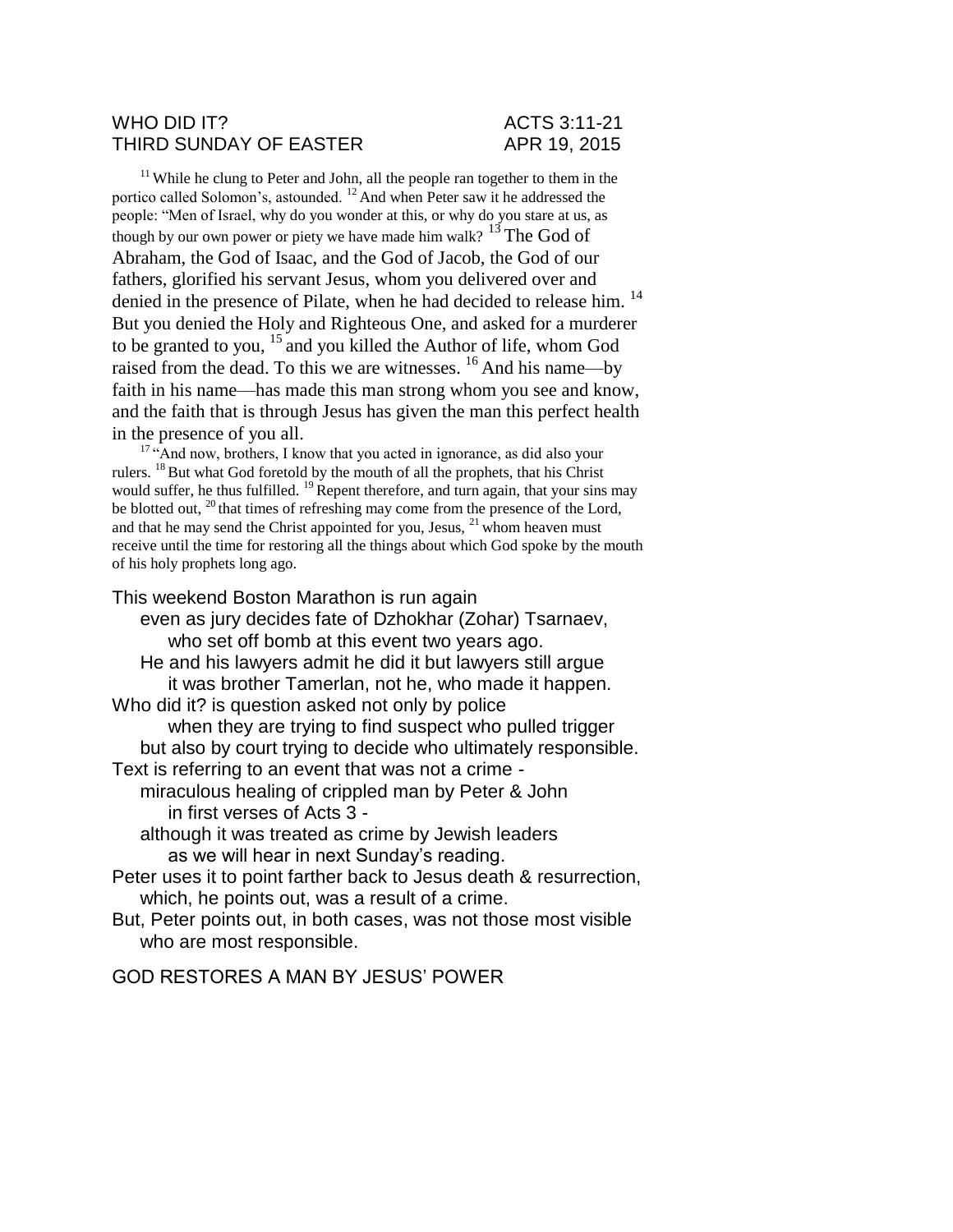## GOD RAISED JESUS AS HE PLANNED GOD RENEWS US AS HE PROMISES

# GOD RESTORES A MAN BY JESUS' POWER

 $12$  And when Peter saw it he addressed the people: "Men of Israel, why do you wonder at this, or why do you stare at us, as though by our own power or piety we have made him walk?  $13$  The God of Abraham, the God of Isaac, and the God of Jacob, the God of our fathers, glorified his servant Jesus,...  $^{16}$  And his name—by faith in his name—has made this man strong whom you see and know, and the faith that is through Jesus has given the man this perfect health in the presence of you all.

Luke tells us after Jesus resurrection and Pentecost believers went to temple to pray every day. Just like people today come to churches for money & help, beggars came to temple hoping godly people there would help them out. One day Peter & John walk past man born crippled and have no money to give him but instead say, "In the name of Jesus Christ of Nazareth, rise up and walk" and take him by the hand and lift him up. Now, suddenly, he not only can walk but is jumping for joy. As he clings to Peter & John, others come running because they recognize him and realize what just happened. These people apparently think what healed man also thinks: that Peter & John are responsible for this miracle. Peter immediately points out it was not them who did it. It was not their power or piety, nor this man's piety either, but the power and holiness of Jesus Christ. At same time, he emphasizes, it is done through faith in Jesus. Peter did what he did for this man out of faith in Jesus and this man responded as he did out of faith in Jesus. We will come back to how faith itself is not our doing but is something caused by God. But Peter's point is that this miracle is done both by Jesus and through faith in him, that is, not rejecting but receiving what Jesus is doing. It was not done BY their own piety or faith but it would not have happened except through faith. Peter uses this opportunity to immediately point to an even greater "lifting up," the resurrection of Jesus.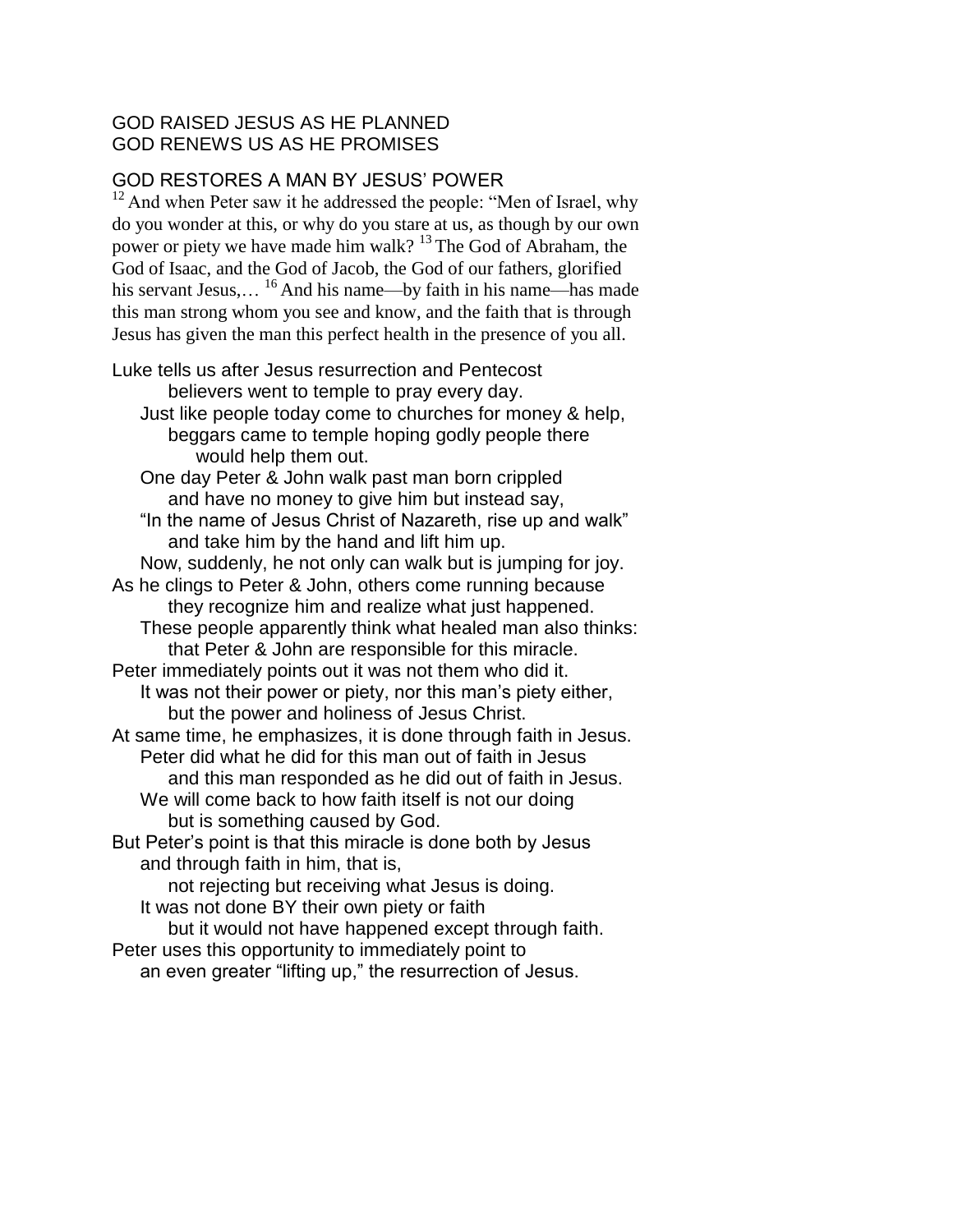## GOD RAISED JESUS AS HE PLANNED

<sup>13</sup> The God of Abraham, the God of Isaac, and the God of Jacob, the God of our fathers, glorified his servant Jesus, whom you delivered over and denied in the presence of Pilate, when he had decided to release him. <sup>14</sup> But you denied the Holy and Righteous One, and asked for a murderer to be granted to you,  $15$  and you killed the Author of life, whom God raised from the dead. To this we are witnesses.

<sup>17</sup> "And now, brothers, I know that you acted in ignorance, as did also your rulers. <sup>18</sup> But what God foretold by the mouth of all the prophets, that his Christ would suffer, he thus fulfilled.

In v. 13 Peter is indirectly quoting a prophecy of Isaiah about God's servant who will suffer to save people.. Word "servant" can also be translated "son," God's "boy". Jesus is same God worshiped at this temple, the God of Abraham, Isaac & Jacob. This claim is what got him killed. Jesus is the holy and righteous one, glorified by God but denied and rejected by the people of God even after Pilate, the gentile, decided to release him. Jesus, author and giver of life, ironically, was killed in favor of a murderer, a taker of life. Those listening could object, "We didn't know about that." Peter puts it bluntly, "You acted in ignorance." but God knew exactly what he was doing. He planned and foretold it all ahead of time. So, in the death of Jesus, who did it? It was sinful people, all sinful people, who did it. Ignorance is no excuse for responsibility. but at the same time, it couldn't have happened unless God allowed it, because he is in control. God, author of life, is never author or cause of death or evil but he allows it when he can use it for his purposes such as man born crippled to be miraculously healed, such as Jesus taking all punishment for sin in our place and being glorified by rising again from the dead. Is interesting that when Bible speaks of Jesus' resurrection, it is almost always in the passive: He was raised. His resurrection is something that was done to him who was dead by the living God. Even though, in mystery of Trinity, Jesus himself is God.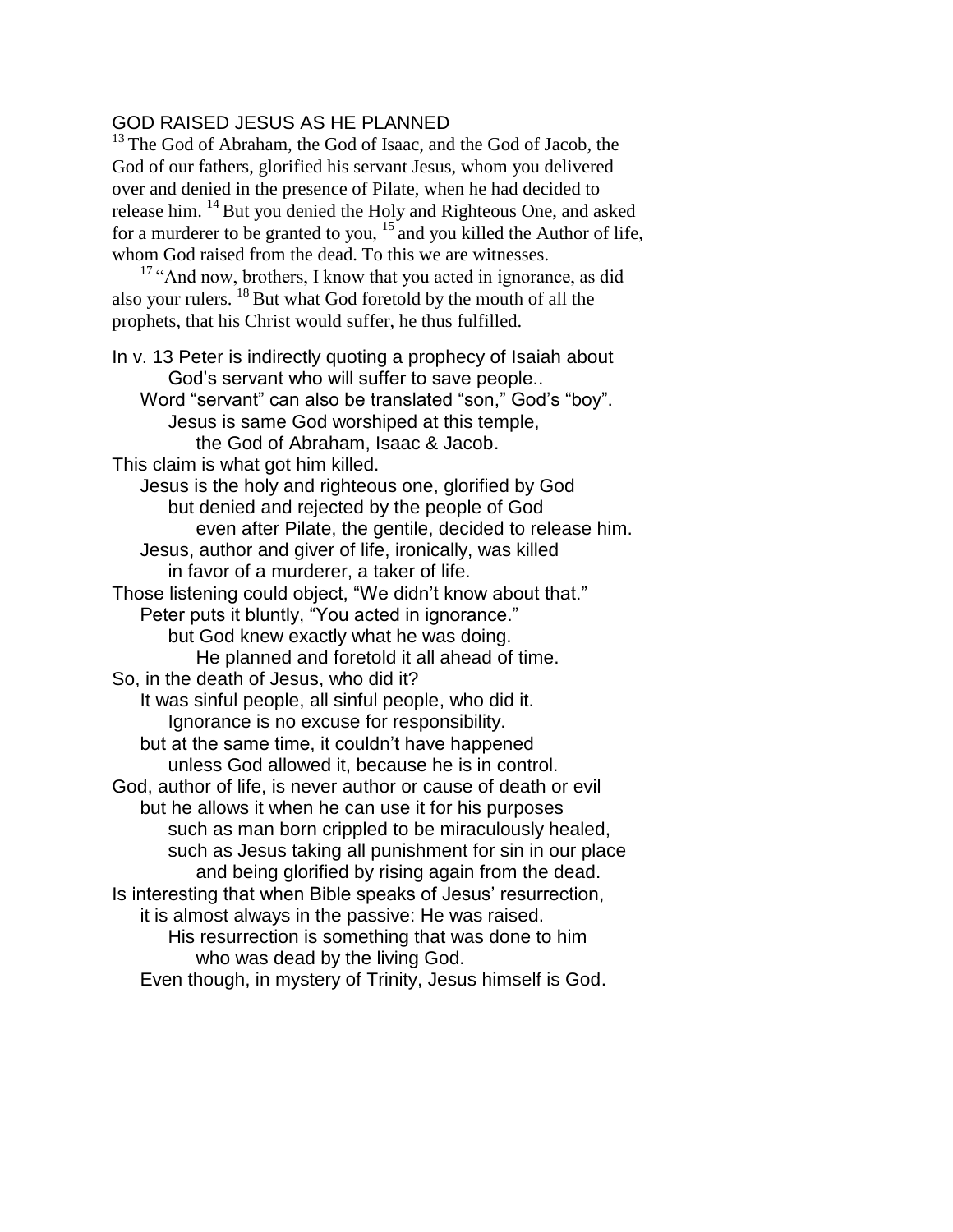Point Peter leads to is just as man born crippled is raised up by power of Jesus through faith and Jesus himself is raised up by God's plan even though God allowed his death,

## GOD RENEWS US AS HE PROMISES

<sup>19</sup> Repent therefore, and turn again, that your sins may be blotted out,  $^{20}$ that times of refreshing may come from the presence of the Lord, and that he may send the Christ appointed for you, Jesus,  $^{21}$  whom heaven must receive until the time for restoring all the things about which God spoke by the mouth of his holy prophets long ago.

God's plan is not just resurrection of Jesus & return to heaven and not just healing of on man born unable to walk to show God's power and glory but restoration of all things, including us, who are born spiritually dead and unable to walk in God's ways or even to reach out to him. Sin causes us too to be ignorant, maybe sincere but wrong. and unable to help or change ourselves. If there are going to be times of refreshing as Peter puts it, if our sins are to be blotted out, taken away, it is entirely God's doing. But just as bad doesn't happen unless God allows it, this good doesn't happen unless we allow it. This is why Peter calls us to repent, to let go of sins which we cling to because they are our favorites or out of fear, recognizing that they are dragging us to our death, and to turn instead to Jesus, trusting him in faith, that is, not rejecting the mercy he is constantly offering us. When we see how God works, we see that repentance and faith are not something we do by our own power or piety but something God himself does in us by his word, by the name of Jesus which made this man walk. Picture some empty rowboats out on the lake. One is moving along all by itself, how can that be? It must be that the wind is blowing. If it is moving, something else is doing it. But another boat is not moving, even though wind is blowing. it is because it is anchored, stopping itself from moving.